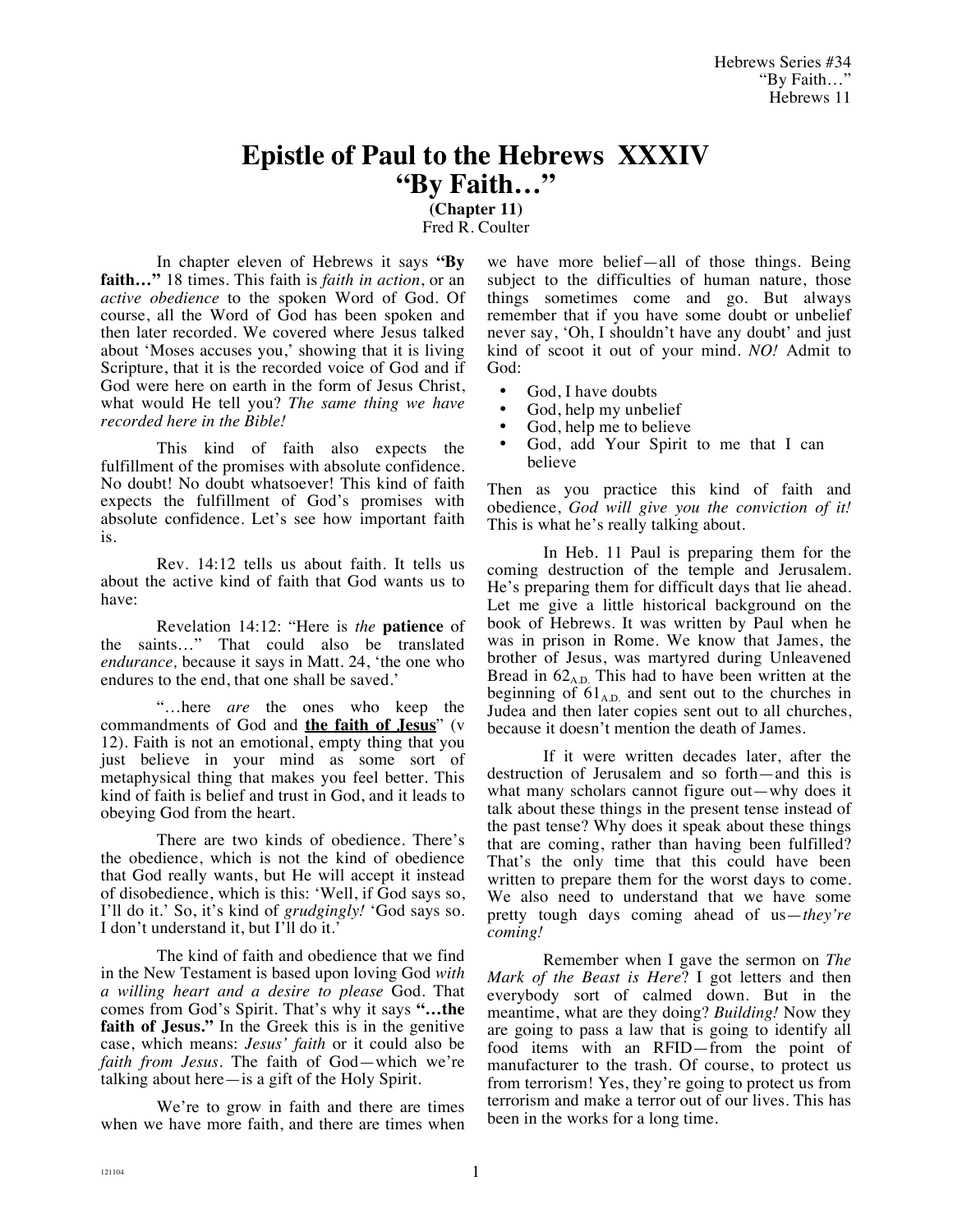Let me just say this: There are secret black budgets within the government that very few people know about, which are used to fund research for this kind of thing. You need to understand that. You don't have to be a 'conspiracy nut'; you don't have to be a 'conspiracy buff'; you don't have to be way out on the fringe to know that that is so. It's going to come! All the information is out there.

Let's understand something that's important: Here's a principle that God works with. He lets the information be known through many different sources. He expects us, *in faith,* to act upon that so that we can know. We don't have to be carried away and become all 'bug-eyed'; but be alert! Be aware!

I got one of these privacy notifications: If you don't answer back they can use your name and address and everything to send it to whomever they want. I wrote back: Do not use my name on any list, nor sell to anyone. If I order something on the phone and they say: This may be recorded for quality control. I've gotten in the habit of asking them to please not record anything, just take my order.

We're going to see how much that Paul talks about Abraham. Abraham is referred to 49 times in the New Testament, which is 7 times 7. You can go back and listen to the sermons that I've done on *The Covenants of Abraham* and so forth. It jumps from v 7 with Noah to v 8 with Abraham. The setting of Abraham was this: he lived in Ur of Chaldees, which was filled with total idolatry. God called him out of that. In other words, Abraham came out of Babylon. You can tie a lot of these things together with other Scriptures. Where does it say, 'Come out of her, My people' referring to Babylon? *Rev. 18!* Well, Abraham did the same thing.

God calls us and we don't know where except we'll be in the Kingdom of God—the trail is going to lead between the time we're called and the time that Christ returns or we die and are put in the grave. We *walk in faith,* and that's what this is all about. Go back and read in Gen. 12 that when God called him, God said, 'I want you to leave your father's house and your land and I want you to go into a land that I will tell you of. I will bless you, and *in you* shall all the nations of the earth be blessed. I will bless those that bless you; I will curse those that curse you.' You can see that coming right down the line.

Hebrews 11:8: "**By faith Abraham**, being called *of God*…" A special calling; the same with us, God calls us. Why do you understand certain things that no one else close to you understands? What happened to your heart and mind? *God did something! Yes, He did! He called you,* just like He did Abraham.

"…to go out into the place which he would later receive for an inheritance, obeyed and went, **not knowing where he was going**…. [likewise with us] …**By faith he sojourned in the land of promise**… [the very land that he was to inherit he was]: …like a foreigner…" (vs 8-9)—a sojourner; very much like us today. We're going to inherit the world with Abraham. We're going to rule the world under Christ. *Yes, we are; same thing!* You can see many parallels.

"…dwelling in tabernacles with Isaac and Jacob…" (v 9). If the chronology that we developed in following down the genealogies, Abraham lived to see Jacob at two-years-old before he (Abraham) died.

"…the joint heirs of the same promise" (v 9). We'll look at some things concerning the things that are here.

2-Sam. 7 is the account where David wanted to build a house for God. Always remember that human beings would like to do great things for God and receive all the credit. Remember Job! This was not out of vanity that David did this. I'm sure it was out of a good and a right heart.

2-Samuel 7:1: "And it came to pass when the king dwelt in his house, and when the LORD had given him rest round about from all his enemies, the king said to Nathan the prophet…" (vs 1-2).

Let's understand the setting here: We have Nathan the prophet and we have Asaph the priest. They tended to the Ark of the Covenant that was in a special tent in a special section of David's house. It was not yet united with the tabernacle or the temple. That came later when Solomon built the temple.

Here David is praying to God right before the Ark of the Covenant that's behind this tent and he "…said to Nathan the prophet, 'See now, I dwell in a house of cedar, but the Ark of God dwells within curtains.'…. [he could look over there and see it] …Then Nathan said to the king, 'Go, do all that *is* in your heart, for the LORD *is* with you.' And it came to pass that night the Word of the LORD came to Nathan saying, 'Go and tell My servant David, "Thus says the LORD, 'Shall you build Me a house for My dwelling? For I have not dwelt in a house since the day that I brought up the children out of Egypt until this day, but have walked in a tent, and in a tabernacle  $\cdots$  (vs 2-6).

Note this: Anyone who builds a temple gets in trouble! Why? *Because they put something between themselves and God!* God is not interested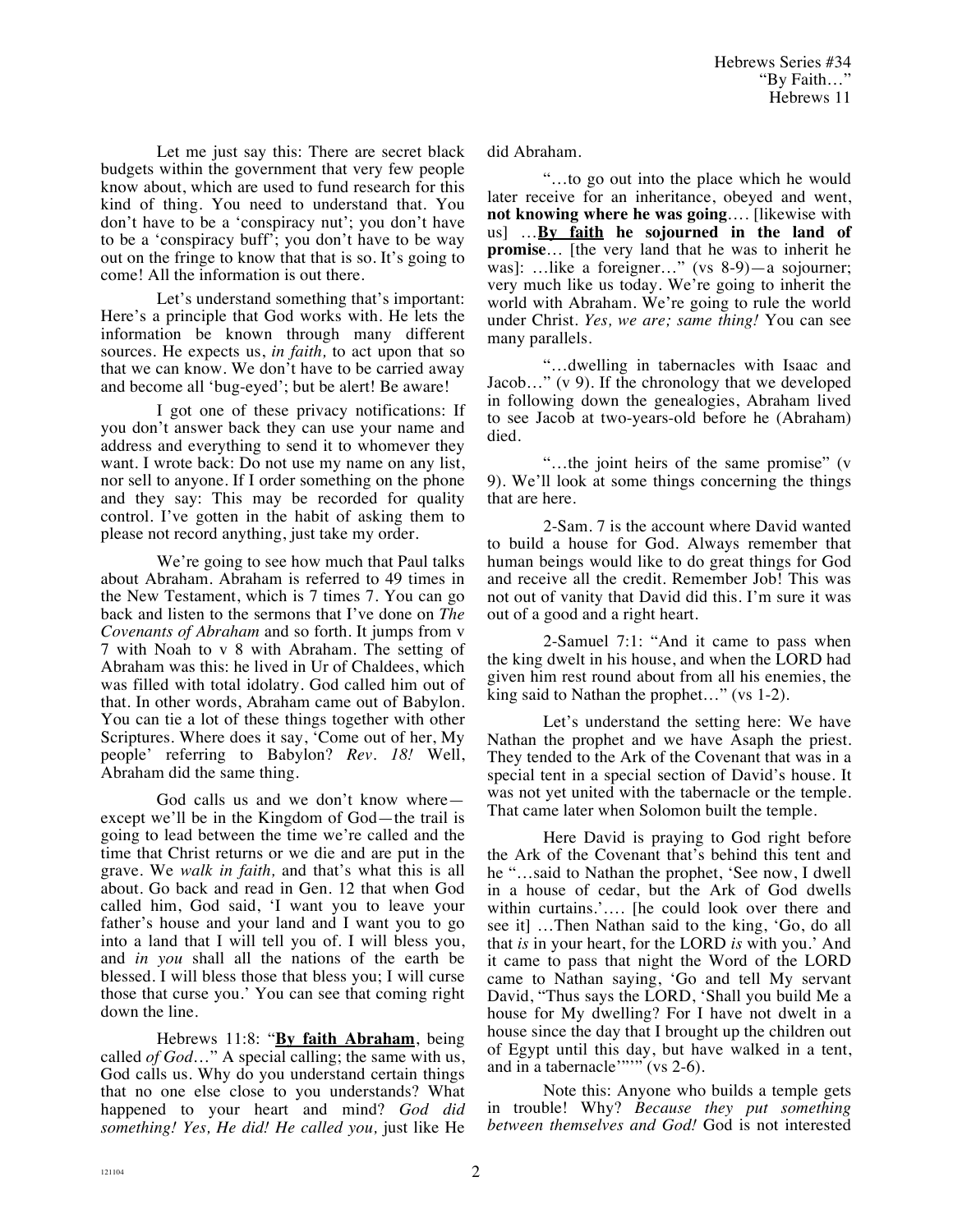Hebrews Series #34 "By Faith…" Hebrews 11

in great things that you can do for Him. What great thing can you do for God? I mean, *He created the universe, and all that there is!*

By the way, one of the leading atheists had to admit that the universe was created by a great intelligence with purpose, 'but I can't tell you whether that's God or not.' I saw that on the news and I said, 'Boy, you've got to reserve that little part for yourself—don't you?' At least it's a step in the right direction.

Isaiah 66:1 "Thus says the LORD, 'The heaven *is* My throne, and the earth *is* My footstool. Where, then, *is* the house that you build for Me? And where *is* the place of My rest? For all these things My hand has made, and these things came to be,' says the LORD...." (vs 1-2). What are you going to build it with? *What God has already created!*

This is the most important thing; here is the greatest building of God and this is why when we're talking about faith and we're talking about temporarily dwelling on this earth as sojourners and strangers—which we are. The more converted you become and the more that you understand the Word of God, the more alien the world becomes. The world and God's Way are now departing from each other at a very frightening speed.

Here's the greatest thing, v 2: "…'But to this one I will look, to him who is of a poor and contrite spirit and who trembles at My Word.'" What is greater than a building?

- a converted heart
- a willing attitude
- walking in faith

That's what's greater, and that's what God wants.

You know the rest of the story. God said, 'All right, David, I'm going to do something for you.' This must have been before the sin with Bathsheba. 'I'm going to build a house for you, and I'm going to establish your throne forever.' What does it say of Jesus? *That He shall sit on His forefather's throne—David's throne—forever!* David was humbled at that and so forth.

Here's another lesson: Was David inspired when he said this? *Yes!* Was he humbled when God gave the answer through Nathan? *Yes!* 'I'm not going to let you build the house, but I'm going to let your son build the house, because you're a bloody man, and all the wars that you've committed and so forth.' How long was it before he entrapped himself with Bathsheba and all the things that went wrong there? We'll also find this is also very similar in our lives. I've experienced it and you've experienced it. When you've been very close to God and you've been very uplifted and God has inspired you, shortly after that something's going to come on when you just fall right on your face, *spiritually*. That's just God letting you know that you need God all the time, and that we still have to grow and change and overcome.

Let's understand something, too, about tabernacling. Let's come to John, the first chapter. Just as Abraham, Isaac and Jacob dwelled in tents and tabernacles, so likewise God gave up His glory, His power and most of His Divinity to come to this earth as a man to live a perfect life and to be the perfect sacrifice for the forgiveness of sins. In other words, the Creator Who made everything that there is and subjected man to sin, put himself into the same position with the responsibility of never sinning.

John 1:14: "And the Word became flesh and tabernacled among us… [He temporarily dwelt with man; quite a wonderful and awesome thing] …(and we ourselves beheld His glory, *the* glory as of *the* only begotten with *the* Father), **full of grace and Truth**."

This means that the way that you always stay faithful is to remain within the grace of God, that we 'stand in this grace' (Rom. 5). Everything comes from God to us:

- His love<br>• His merc
- His mercy<br>• His Spirit
- His Spirit
- His goodness
- His Word

As Paul wrote later, *we have nothing we didn't receive!* It all comes from God. *And Truth*: Our lives are dedicated to always seeking the Truth. and that is how we discern the right from the wrong, the good from the evil and the various shades of half-truths and things that people give. As a church we are to be *seekers of Truth always!* The ministers and teachers are to always seek the Truth and preach the Truth and to do so in love, so that all the brethren can grow into the fullness of Christ. That's the whole purpose!

Just like when men build a temple they put something between them and God. Didn't Solomon do that? Everything went well; it was dedicated; God put His presence in there and then his wives led Him astray. You've got the temple over here across the valley over here on this side became the Mount of Abominations where he built temples and incense altars to his thousand concubines and 300 wives and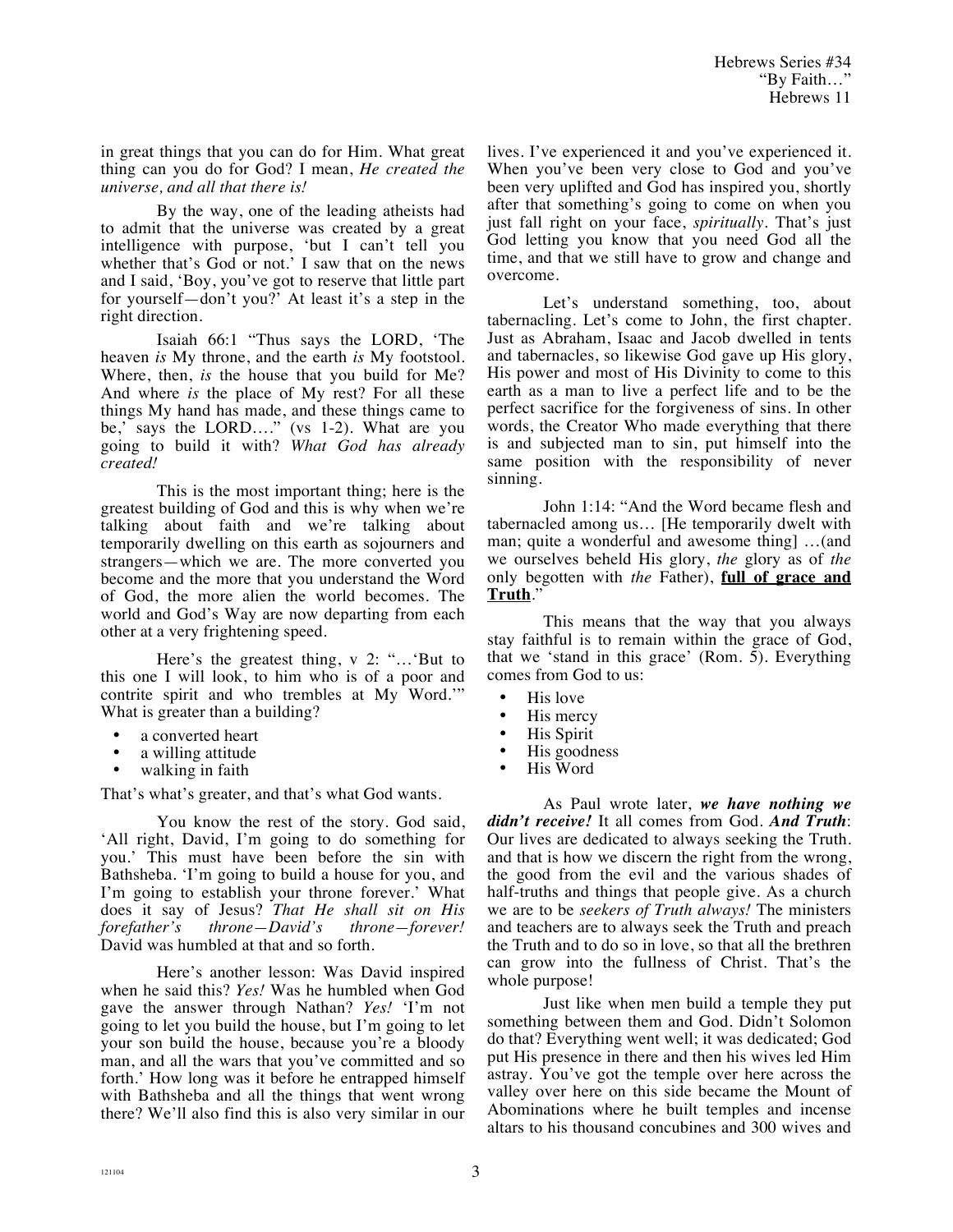all their gods. He even went after other gods.

Did Jeroboam build a temple? *Yes!* He built one in Dan and one in Bethel and put a golden calf in each one. Which, by the way, the fifteenth day of the eighth month is Halloween. {note book: *Occult Holidays or God's Holy Days—Which?*} Today we are witnessing an attack on Christmas. Though Christmas does not celebrate the actual birthday of Christ, what they are after is the name 'Christ' in Christmas. That's 'religious'! 'Let's have a winter solstice.' Guess what? *That's religious, too—pagan religion!* It's their hatred for Christ. Amazing how these things go.

Why did they live in these tabernacles and tents? Why couldn't God just have worked with Abraham in Ur of the Chaldees? *and* Abraham would somehow survive in this idolatress place and still be converted all that sort of thing? *Well, God had greater plans!*

I mean, look what happened when Lot went down to Sodom! He went down there because the grass is green and it's nice and flat and it's a lovely place to live. There are a lot of good things that you can buy at the bazaars and all this sort of thing, and it's easy living. What happened? *When the homosexual population increased and increased he could hardly bear living there!* He was frustrated everyday. Finally, it came time for him to leave. There were not even ten righteous people, even in his own family! You have himself, his wife, and two daughters—and the wife wasn't really convinced.

This is why He called Abraham out of Ur of Chaldees, because He was going to work directly with Abraham through his entire life to prepare the way for three things:

- 1. for the coming children of Israel
- 2. the spiritual children of Israel to be born into the Kingdom of God
- 3. to prepare the way for Christ to come

Hebrews 11:10: "For he was waiting for the city with *the* foundations of which God is *the* Architect and Builder."

What city on earth could even be compared to New Jerusalem? *Couldn't be!* (read Rev. 21-22). It wasn't quite as desert as it as now. It was plush and green and all that sort of thing. What we see now, today, is the result of sin and insanity. Take a look at the big cities that we have in the world today. What are they? *A cesspool of crime and filth and murder!* I'd like to send an e-mail to Fox News and say: 'Why don't you add one feature to the beginning of every Monday night broadcast. List every murder and every rape that occurs in the United States every week.

- What city in the world would you like to live in?
- What city in the world has righteousness dwelling in it?

*Not one!* Not even Jerusalem where God put His name! That's why they were looking for the city that was coming from God, that God was going to build.

Always remember this, John 14:1: **"Let not your heart be troubled. You believe in God; believe also in Me. In My Father's house are many dwelling places; if it were otherwise, I would have told you. I am going to prepare a place for you. And if I go and prepare a place for you, I will come again and receive you to Myself; so that where I am, you may be also"** (vs 1-3).

That's our promise. That's a fulfillment of this promise that was given and Abraham was the one who had to start it. Now then, in order to fulfill the promise of God, then God did the impossible. He called Abraham when he was 75-years-old and his wife Sarah was 65. Then after the promises given to him and their futile attempt to help God fulfill His prophecies through Hagar and the Ishmaelites occurred. There's a lesson there: *Do not try and help God fulfill His promises!* He's perfectly capable of doing them Himself.

Has it been trouble for the world ever since? *No question about it! Without a doubt!* But there had to be the son, so God made sure, absolutely sure, that there was no way that they could have any children unless God performed a miracle to make it happen. So, He waited until Abraham was 99-yearsold and Sarah was 89. You go search all the records today of births and you will not find the age of the mother or the father at that age—would you? *No!*

Hebrews 10:11: "**By faith also Sarah** herself received power to conceive seed… [I'm not going back through the whole history of Abraham] …and gave birth *when* she was *well* beyond the childbearing age because she esteemed Him faithful Who had personally promised *her a son*." Even though she did laugh!

Remember what happened? *God came with the two angels and said, 'At the set time next year, you're going to bear a son.'* She laughed. God said, 'Why did you laugh?' She said, 'I didn't laugh.' He said, 'Nevertheless, you will have child, but you did laugh.' God had to do the impossible thing. When it came time for Jesus to be born, He did another impossible thing—*a greater impossible thing!*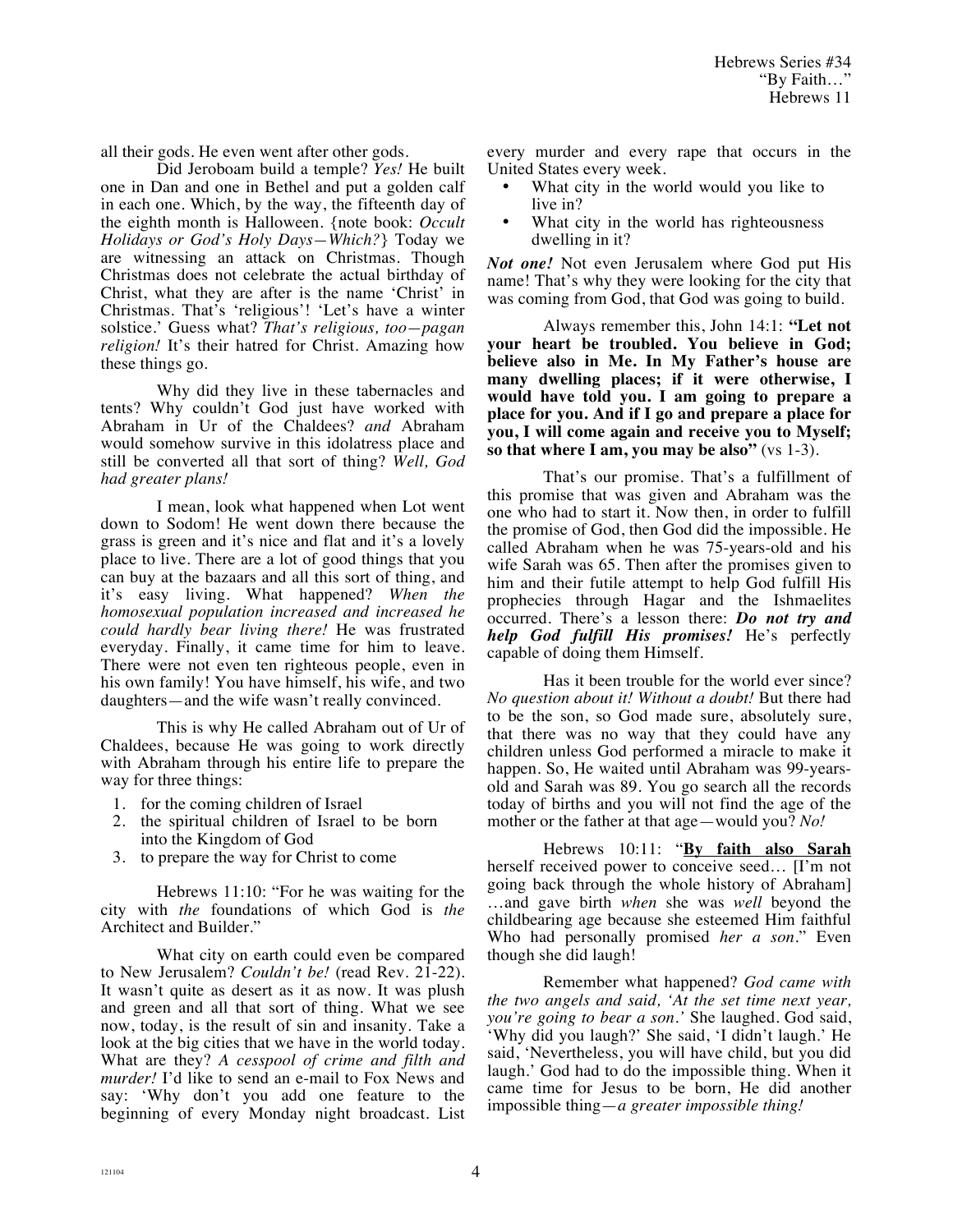Verse 12: "**Because of this** *faith***,** there came into being from one *man*—and moreover, *one* who was *reproductively* dead—*descendants* as numerous as the stars in the heavens, and as countless as the sand on the seashore." Quite an amazing thing! This gives us the understanding of what God wants us to have.

Heb. 6 shows us where the promises are. This shows where the promises were given. Remember that **"by faith"** means *believing with full expectation and complete confidence that what God has said, He will do!* Heb. 11 shows the beginning of the fulfillment of those promises with Isaac being born.

Hebrews 6:11: "But we earnestly desire that every one of you be demonstrating the same diligence, unto the full assurance of the hope until *the* end; so that you do not become lazy, but *that you be* imitators of those who through faith and steadfast endurance inherit the promises. For God, after promising Abraham, swore by Himself, since He could swear by none greater, saying, 'Surely in blessing I will bless you, and in multiplying I will multiply you.' Now, after he had patiently endured, he obtained the promise" (vs 11-15).

Why is all of this given? This is why men like to say that this is all a bunch of myths, so you can discount the promises of God.

Verse 16: "For indeed, men swear by the greater, and confirmation by an oath *puts* an end to all disputes between them. In this *way* God, desiring more abundantly to show the heirs of the promise the unchangeable nature of His own purpose, confirmed *it* by an oath" (vs 16-17).

Let's understand something profound with God, as we live our lives and come across difficulties and challenges and problems and perplexities and frustrations, and so forth. Because we're confronted with these things, does not change the promises of God one iota! Remember that!

So, if you're just looking at the physical circumstances, remember that *God can change the physical circumstances.* Whatever the trial; whatever the difficulty; whatever comes along remember this:

- God loves you!<br>• God has called
- God has called you!<br>• God is dealing with
- God is dealing with you!
- Christ is dwelling in you!

His plan and purpose for your life is going to be fulfilled! *The end result will be a glorious resurrection!* Always keep that in mind. When you do, it will help you go through the difficulties and give you wisdom and understanding as you going through them so you can learn the lesson. *The promises of God will stand firm!*

Verse 18: "So that by two immutable things…" *Unchangeable!* That's why it's so damnable that people come along and say, 'You know, we need to adjust the Word of God to our New Age.' *NO! You need to adjust your life to the Word of God in this age!* There's a big flap about this man who has wanted to show about God and the founding fathers and the beginning documents for the United States and all of that. That's all well and good, but the problem is that they have not gotten to the heart of the question. If they think that they're coming after God in public acknowledgement in government, they need to be exposing what they have been doing to the Word of God to corrupt it in their translations to lead people astray even worse! Which is a greater sin!

Verse 18: "So by two immutable… [unchanging] …things, **in which** *it was* **impossible**  *for* **God to lie**…"

The way that we claim the promises of God is this: *God* has promised it and you might go through the Bible and do a Bible study: What are the promises of God? Just go through and read and study any part of the Bible, because they're all promises of God. They cannot fail! We may be weak in faith—which we are; we may have weakness of human nature—which we do; we claim the promises of God because *God has said He will keep and fulfill His promises for us.*

If we claim the promises, knowing that it's not because we're righteous or any good thing that we have, that we lay it all at the doorstep of God and ask Him to fulfill the promises. *He will!* Sometimes instantly, sometimes step-by-step, sometimes later on; sometimes the answer to the prayer has been in the works for years, and then one day DING!—like a light has been turned on—you understand and you can look back with perfect 20/20 hindsight and see God intervening to fulfill His promise. That's how we need to live our lives with God. Just exactly like they did here. That's something!

"…in which *it was* impossible *for* God to lie, we who have fled for refuge might have strong encouragement **to lay hold on the hope** *that has been* set before *us*" (v 18).

We're to believe in *hope*! Remember: *Walk in faith, believe in hope and live in love!* If there's any one thing that we can get ingrained in our mind, let's see if we can do that.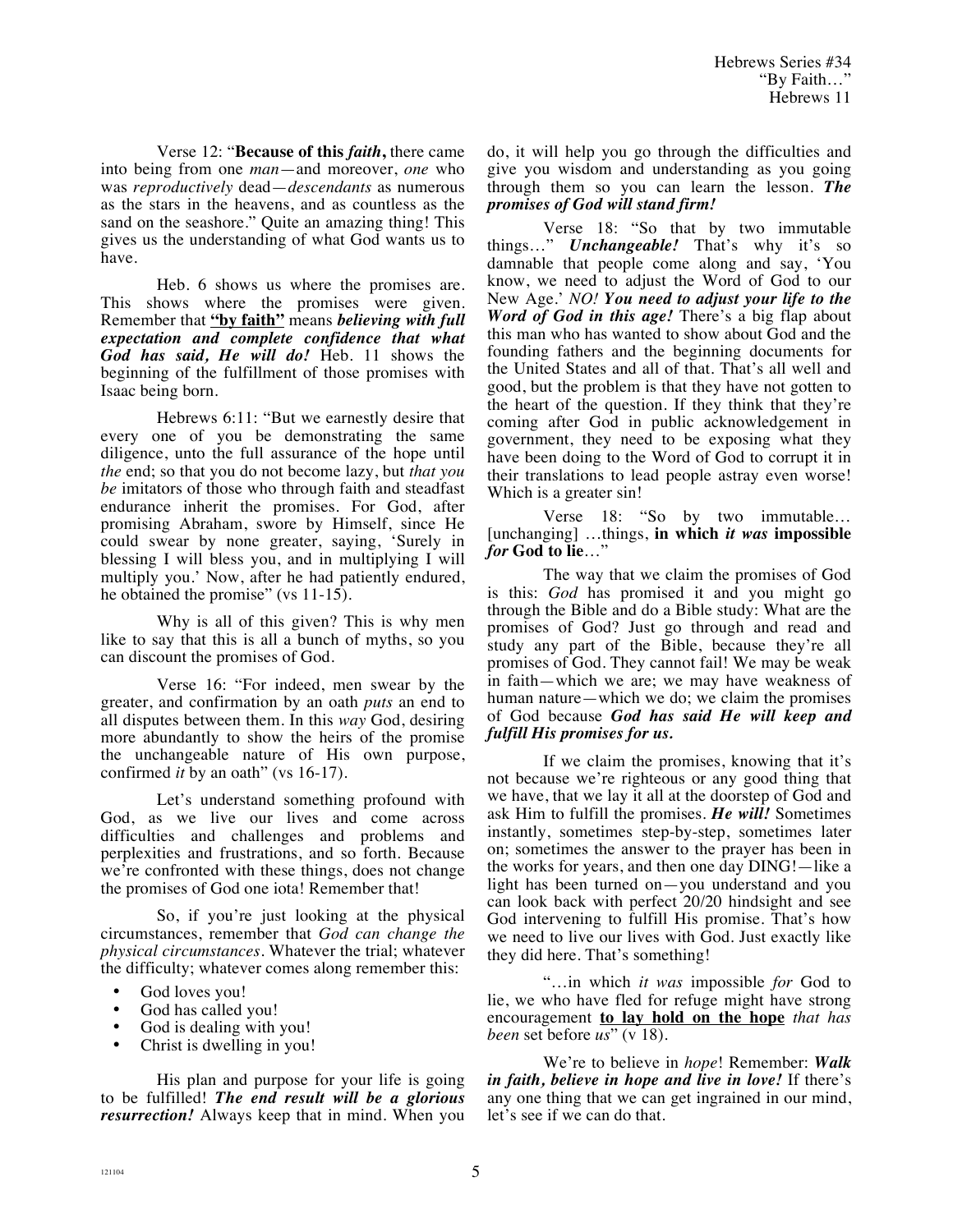The main doctrinal books of Paul are all based on Abraham: Romans, Galatians and Hebrews. Let's see where Paul makes it very, very clear. By the way, as he brings this out in the book of Romans it's very important for us to understand that everything we do is based upon what God did with Abraham—*everything!* And that relates directly to Christ. That's why there are so many examples of it given for us.

Romans 4:16: "For this reason *it is* of faith, in order that *it might be* by grace, to the end that the promise might be certain to all the seed…" because he talked about the difference between when he was uncircumcised and he received the blessing and promise and then afterward he was circumcised.

"…—not to the one who is of the law only, but also to the one who is of *the* faith of Abraham, who is *the* father of us all" (v 16).

Of course, *the faith of Abraham is very profound because it's based upon obeying God's voice, keeping His commandments, laws, statutes and judgments!* It's based upon *obeying the voice of God* when He said, 'Take your only beloved son Isaac and offer him for a sacrifice on one of the mountains of Moriah that I will show you.' Isaac had to have a certain amount of faith, too. He talks about that in Heb. 11.

Verse 17: "(Exactly as it is written: 'I have made you a father of many nations.')…. [That's profound!] …before God in Whom he believed, Who gives life to the dead, and calls the things that are not as though they are… [that's part of *faith and hope*] …*and* who against hope believed in hope, in order that he might become a father of many nations, according to that which was spoken, 'So shall your seed be'" (vs 17-18).

Today we have a greater glimpse of what it is like that 'your seed shall be as the stars of heaven.' We can see some of the fantastic movies that they have showing the glory of God with the galaxies and stars and everything—it's just breathtaking! The earth is special! Man can see the glory of God in the heavens! *The faith of Abraham* does not mean Abraham's faith but *faith like Abraham.*

Verse 19: "And he, not being weak in the faith, considered not his own body, already having become dead, being about one hundred years old, nor *did he consider* the deadness of Sarah's womb; and **he did not doubt the promise of God through unbelief**… [he had to wait a long time for it, but he still didn't doubt] …rather, he was strengthened in the faith, giving glory to God; for he was fully persuaded that what He has promised, He is also able to do" (vs 19-21). This is where we need to come to in faith, hope, love and belief! That's the ultimate we need to grow into.

Let's see some more about this promise, not only of Isaac and of Christ, but also:

Verse 13: "For the promise to Abraham, or to his seed, **that he should be heir of the world**…" Go back and examine the promises given to Abraham. It started out: 'You sojourn in this land which I will show you'—the land of Canaan. It started there. Later it came to Jacob and it was to be the north, to the west, to the east and to the south. Then you have the two sons of Joseph—Ephraim and Manasseh—and it's expanded even more. This tells us that it's the world! **"…heir of the world…"**

Let's expand upon this a little bit more. This is why God wants us to have this kind of faith and belief, because God is going to do something great for each one of us. Not in this life for notoriety! Not in this life so we can gloat to other people and show off! But at the resurrection so we can be raised from the dead to shine as the stars of heaven forever and ever! That's what Jesus said, and that's why it talks about that 'your seed shall be as the stars of heaven.'

In other words so great and mammoth and fantastic that the human mind just cannot fully grasp it. We can appreciate, by looking out into the heavens and seeing the stars, but all we see is a little twinkle through the smog. We can look at movies and the Hubble photographs and see something fantastic, but that's the best we can understand it.

God has something so great for us. That's why being called to receive the Spirit of God, to receive the promises of God, to grow in grace and knowledge and overcoming are so great. There's some suffering that comes with it.

Romans 8:14: "For as many as are led by *the* Spirit of God, these are *the* sons of God. Now, you have not received a spirit of bondage again unto fear, but you have received *the* Spirit of sonship, whereby we call out, 'Abba, Father.' The Spirit itself bears witness conjointly with our own spirit, *testifying* that we are *the* children of God. Now, if *we are* children, *we are* also heirs—truly, heirs of God and joint heirs with Christ—if indeed we suffer together with Him, so that we may also be glorified together with Him" (vs 14-17).

No one likes to be told that they're going to suffer, they're going to have trials; but that's what the Bible tells us. While we are not suffering,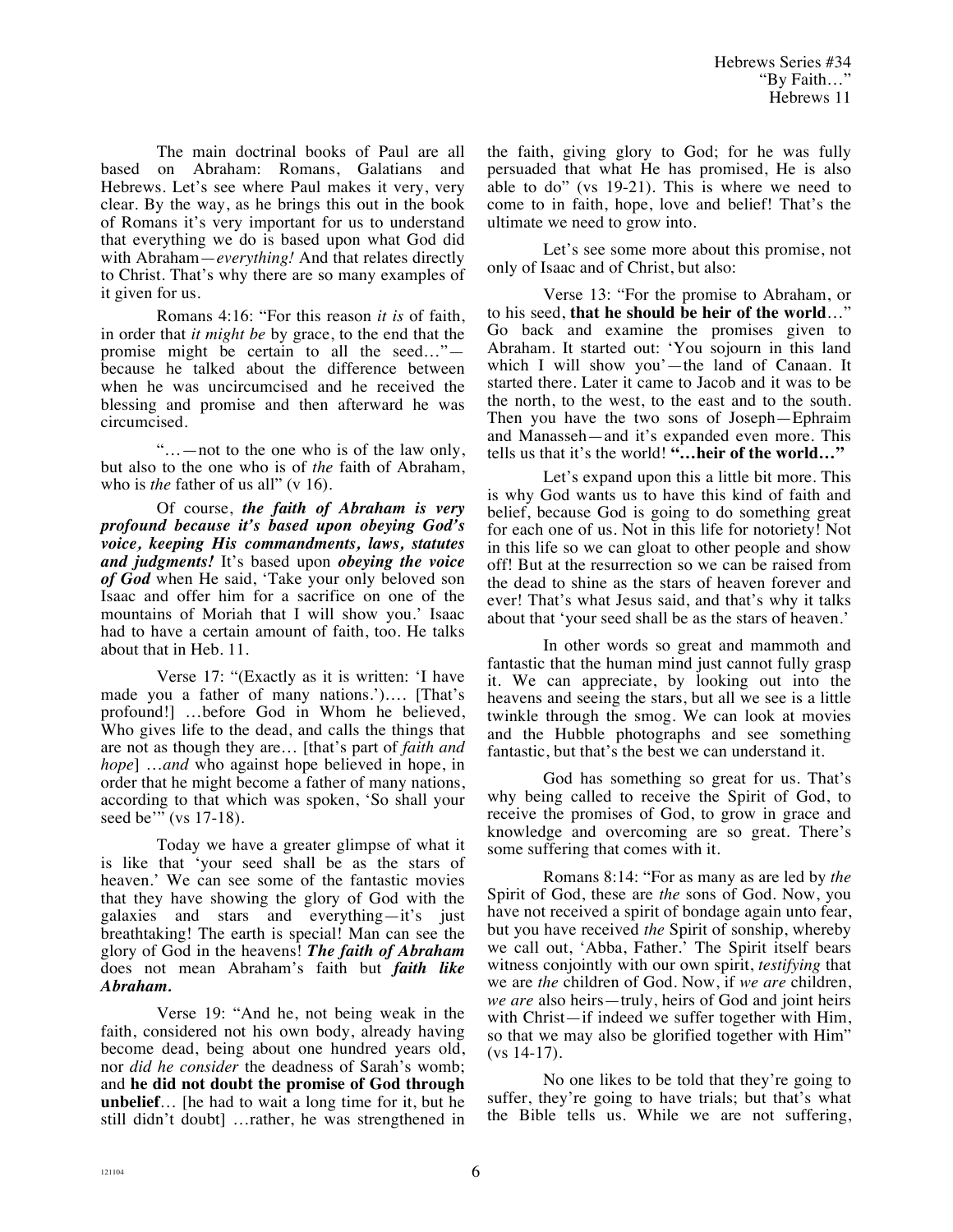rejoice! But when suffering does come, trust in God and rejoice in that trust, though the physical circumstances may be difficult.

Verse 18: "For I reckon that the sufferings of the present time *are* not worthy *to be compared* with the glory that shall be revealed in us."

Heb. 1 is where we started this series; this is why Paul started it out this way. Most of the book of Hebrews is a written sermon, which Paul probably gave over and over again. That will account for the reason that it is one of the most elevated writings of the Apostle Paul and probably because he dictated it to Luke, and Luke was the one who—over a period of time with these sermons, because he was with Paul—refined it and put it all together. The whole book of Hebrews is just outstanding!

Notice he doesn't begin by saying, 'Paul an apostle.' Sending something to Jerusalem with Paul's name on it would likely be burned upon arrival! He starts out:

Hebrews 1:1: "God... [that's the whole focus of Hebrews] …[and Jesus Christ] Who spoke to the fathers at different times in the past and in many ways by the prophets, has spoken to us in these last days by *His* Son."

You can't have any greater message or witness given to you than that which comes directly from God in the flesh. That's a tremendous thing! He wants them to understand that 'Jesus walked your streets and your roads and He taught you.' The Son of God! Not a prophet, not Jeremiah, but the Son of God; God manifested in the flesh!

Verse 2: Whom He has appointed heir of all things… [If we're joint heirs, we're going to inherit all things; isn't that what it says? *Yes!*] …by Whom also He made the ages."

Then he gives a glimpse of the glory that Jesus has. All of this is done to inspire us. Why? *When you are beginning to face difficulties and problems and challenges you need hope!* You need something greater than your own thoughts. You need something higher than the circumstances that are around you. He knew what was going to happen to Jerusalem. So, in writing this, he wants to lift them up! He wants them to focus on God and Jesus Christ!

Verse 3: "Who, being *the* brightness of *His* glory and *the* exact image of His person…" Just like he told Philip when Philip said, 'show us the Father.' Jesus said, 'Have I been with you so long a time and you have not known Me, Philip? If you've seen Me, you've seen the Father.'

"…and upholding all things by the word of His own power..." (v 3). That's amazing! When we come and pray in the name of Jesus Christ, we're coming to the One Whom God has given the authority to uphold the whole universe by His Word. That helps give us a lot of *faith*, too. Helps give us a lot of *hope,* too.

"…when He had by Himself purged our sins, sat down at *the* right hand of the Majesty on high; having been made so much greater than *any of* the angels, inasmuch as He has inherited a name exceedingly superior to them" (vs 3-4). We're called *brethren!* This is what Paul wants us to keep in mind.

He's building here in Heb. 11 on the foundation of Abraham for what is going to follow. Hebrews 11:16: "…Therefore, God is not ashamed to be called their God because He has prepared a city for them."

You know that if God is going to make it, it's going to be something! He's going to give you:

- 
- a new name<br>• a new body
- a new body<br>• a new mind a new mind
- a new place to live

That's what we need to understand. That's what God has called us to.

Here's some of the trials he went through, v 17: "**By faith Abraham**, when he was being tried, offered up Isaac; and he who had received the promises offered up *his* only begotten *son* of whom it was said, 'In Isaac shall your Seed be called''" (vs 17-18).

He did this in demonstration to show that in spite of the worst possible predicament that you may find yourself in, *God will fulfill His promise!*

Abraham didn't know how God was going to do it. I'm sure Isaac didn't know how God was going to do it either, because as they were going up the mountain and Isaac had all the wood stacked on his back, and Abraham was carrying the pot of coals with him. Isaac said, 'Father, where is the sacrifice.' Abraham said, 'My son, God will provide.'

Notice Abraham's attitude. It's not recorded in Genesis, but this is the inspired Word of God, v 19: "*Because he* reckoned that God was able to raise him even from among *the* dead, from which he also received him in a figurative way." He said, 'Well, if at a hundred I can be a father, if Isaac dies, He [God] can resurrect him.' He did not expect God to do it the way that He did, at the last instant!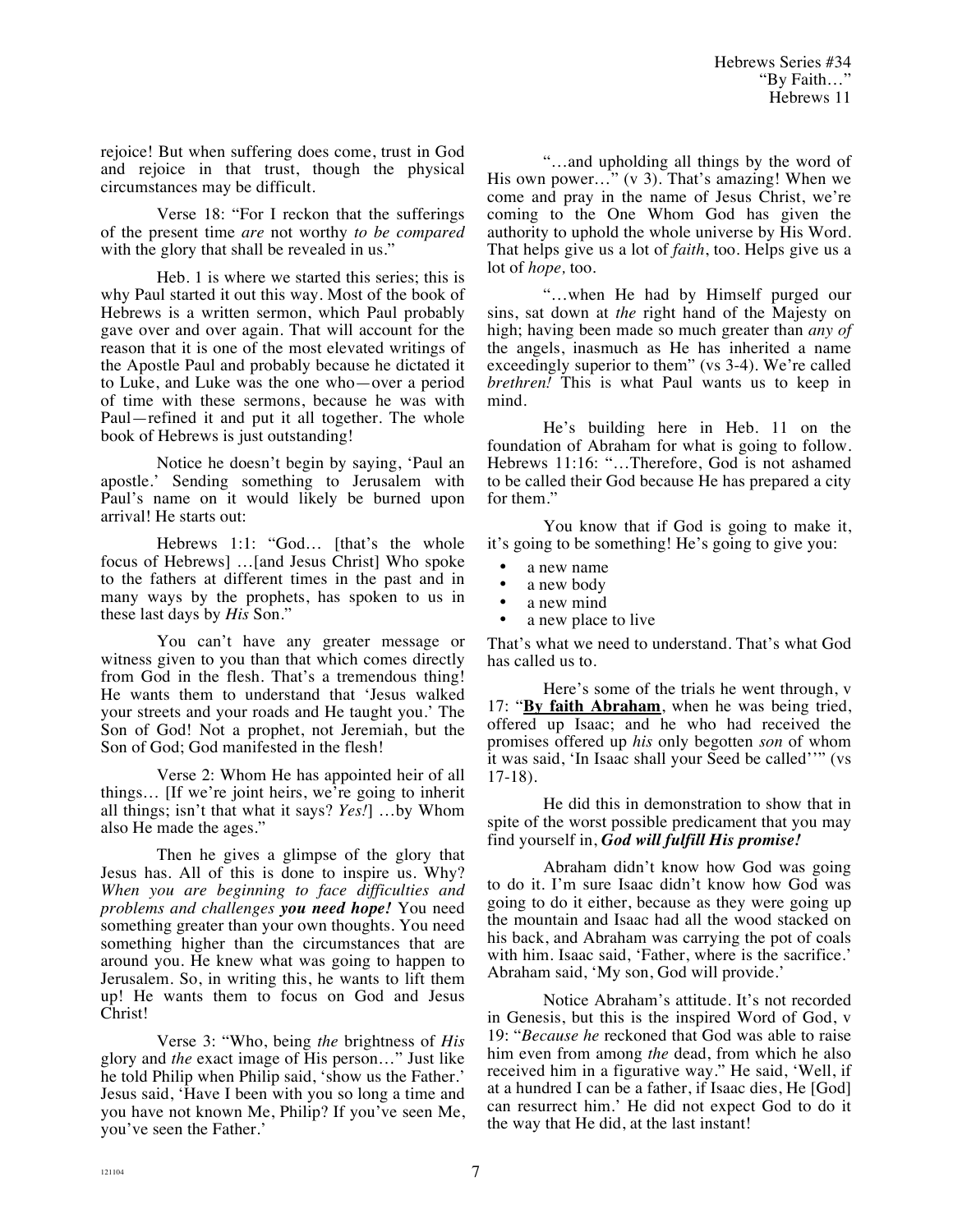They built the altar, put the wood on it and he said, 'Isaac, come over here.' He bound him, picked him up, laid him on the altar, ready for the sacrifice. He reached down to get the knife, then an angel out of heaven said, 'Abraham!' I'll bet he was glad to hear that! 'Don't harm the lad.' Then all of a sudden they turned and saw the ram in the thicket.

It's amazing how obedient Isaac was—in this instance he was a type of Christ, and in this instance Abraham was a type of God the Father—his only begotten son, whom he loved. This was the ultimate test! After that every word that God had spoken and promised to Abraham was secured by irrevocable swearing of God. And when He said, 'In your Seed' (Gen. 22) that's where Paul shows that Seed is singular referring to Christ. You can take the whole thing that was done in Gen. 22 and show that as a type of what God was going to do with Jesus when He came to the earth. Amazing!

That's why Abraham went and did what he did. Some of the movies they show when God asks Abraham to take Isaac and—the actor who played him, George C. Scott in this particular movie—got angry and smashed his fist on a rock and said, 'Oh God, why? And argued with God.' *We don't find that! That's not true!* That's why we love God, we obey Him, we keep His commandments. He'll bless us! He'll be with us! We'll have our faults and mistakes, but we'll grow and overcome.

Verse 20: "**By faith Isaac blessed Jacob** and Esau concerning things that were to come." I don't know if you could count the blessing to Esau as a blessing, but nevertheless he sits on the greatest oil reserves known to the world. How that's going to turn out—in the Middle East—we'll have to wait and see.

Verse 21: "**By faith Jacob**… [This is a very interesting one here. Think about this!] …when he was dying, blessed each of the sons of Joseph…"

Not talking about the other eleven sons that were blessed afterward. Remember that? There was a special, particular blessing to Ephraim and Manasseh (Gen. 48). Then we have a blessing and prophecy for each one of the sons (Gen. 49; Deut. 33). But when you come to the one on Joseph, that's a long one. I mean, those blessings are something!

Here it's brought out that each of the sons of Joseph: "…and worshiped *God*, *leaning* on the top of his staff" (v 21). Go back and read the various things in the book of Genesis so you can get all the background concerning this and it will help fill in some of the blanks.

Verse 22: "**By faith Joseph**, when he was dying, spoke of the *coming* exodus of the children of Israel, and gave a command concerning his bones." This ends a section. It starts out with Abraham and ends with Joseph. Then v 23-29 has to do with the Exodus and the wandering in the wilderness:

Verse 23: "**By faith Moses,** after he was born, was hidden three months by his parents because they saw *that* he was a beautiful little child; and they did not fear the king's decree. **By faith Moses,** after becoming a great *leader*, refused to be called *the* son of Pharaoh's daughter" (vs 23-24).

I think perhaps one of the most accurate movies that has been portrayed—as far as a religious movie coming out of Hollywood—was the one on the Ten Commandments, showing Moses, Egypt and all the things that went on there.

Verse 25: "**Choosing to suffer affliction with the people of God, rather than to enjoy** *the* **temporary pleasure of sin."** That's a profound verse. People are not willing to give up their comfort and the pleasure of sin to suffer for God. Moses had to do that, because God had a great project, which he didn't know anything about. Moses ran off over to Midian and was finally revived when the daughters of Jethro came down to water the sheep or the goats and found him there. Jethro had seven daughters and they saw one man and they said, 'Whoopee!'

Then Moses, to humble him, spent 40 years tending sheep. You're going to learn a lot doing that, and it's going to take a lot of ego out of you. The great successor to Pharaoh, who was god in the flesh as far as the Egyptians were concerned, with all the wealth and all the riches and all the things that were there in Egypt, God sent him out across the desert to live in a near wilderness and take care of sheep and goats for 40 years. Then one day, when God was ready, Moses saw the bush burning on a mountain. He went up there to see what it was. The first thing he heard was, 'Take your shoes off! For you are standing on Holy ground! I AM the God of Abraham, Isaac and Jacob and I have called you to bring the children of Israel out of Egypt!' You can read the whole account about that.

Moses had his faults and everything like that, just like everybody else. Which tells that God always includes the faults of those that serve Him, so that we can all have hope that our faults do not take us away from God. God knows all of our faults—every one of them—more than we do, but:

- He still love us!
- He still uses us!<br>• He still works w
- He still works with us!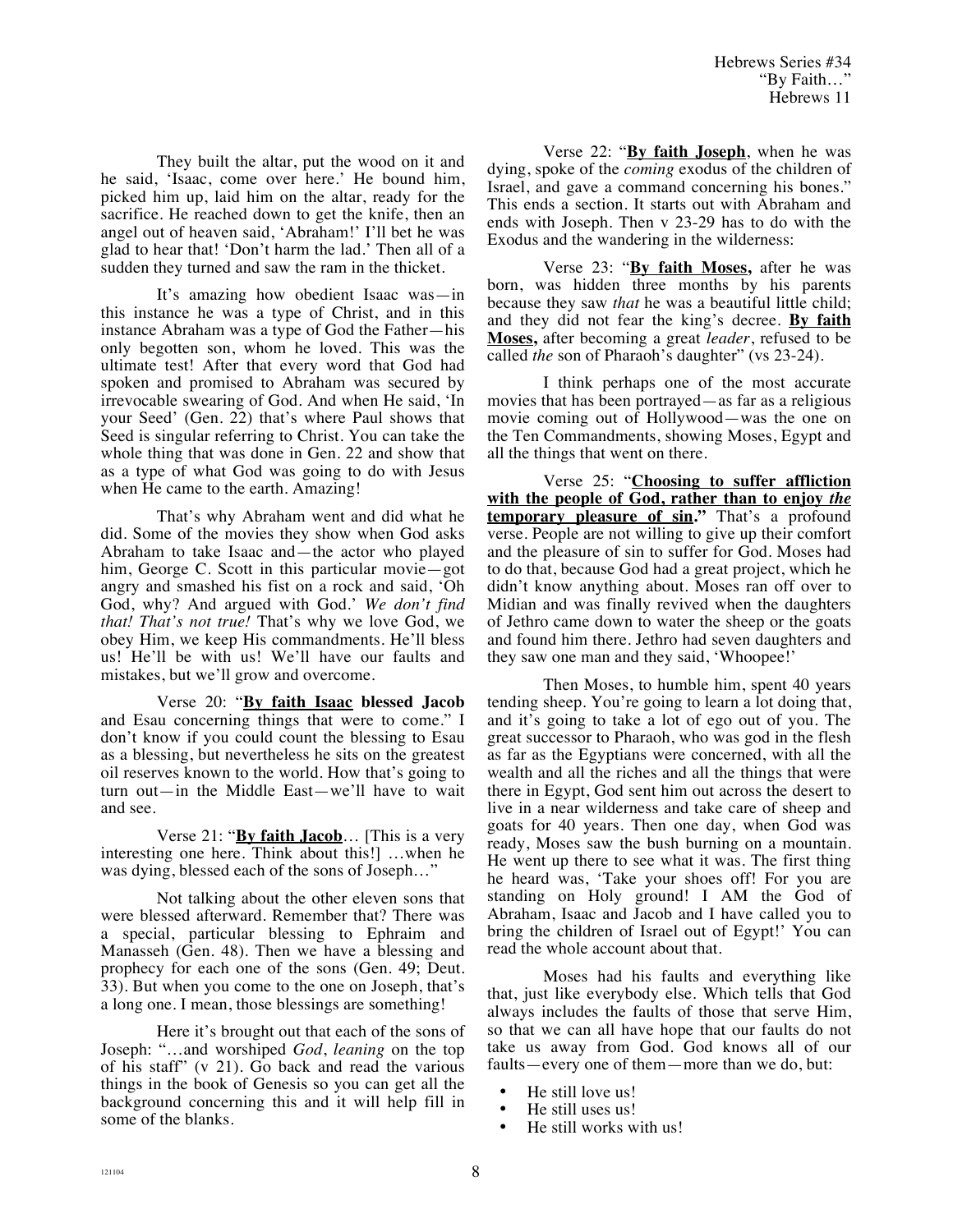Hebrews Series #34 "By Faith…" Hebrews 11

 $\checkmark$  We are growing!  $\checkmark$  We are overcoming!

You cannot understand why you must suffer affliction unless you know the goal; unless you know the hope.

Verse 26: "For he esteemed the reproach of Christ greater riches than the treasures of Egypt because he was looking intently to the reward. **By faith he left Egypt,** not fearing the wrath of the king; for he persevered, as *if he were* seeing the *One Who is* invisible…. [that's quite a faith] …**By faith he kept the Passover** and the sprinkling of the blood so that the destroyer of the firstborn would not slay them" (vs 26-28). All of these things are by faith.

Verse 29: "**By faith they passed through the Red Sea** as through a dry *land* in which the Egyptians, while making *the* attempt, were swallowed up *by the waters*. **By faith the walls of Jericho fell** after being circled for seven days" (vs 29-30).

The 40-years wandering in the wilderness were called *the faithless generation!* Beginning three days after they crossed the Red Sea they started complaining: 'Who's going to give us water to drink?' Started fighting, coming to Moses, 'give us water to drink. 'Who's going to give us food to eat?' (Exo. 16). God gave them manna and He sent the quail.

You can go through the other ones and come up to Exo. 19 when they're prepared to hear the voice of God and receive the commandments of God from Mt. Sinai. As soon as they heard the voice of God, they said, 'Oh no, we don't want to hear the voice of God; we'll listen to you, Moses.' *No faith!* Then Moses went up on the mountain and their faith was absolutely nothing. What did they do? They came to Aaron—now, Aaron was weak-kneed—and they said, 'Aaron, make us gods, we don't where this Moses is.' Even after they saw all the miracles; even after walking through the Red Sea; they didn't have enough faith to say that 'God did all these miraculous things, He's able to take care of us.'

While he was up there 40 days receiving the commandments, laws and statutes of God, Aaron built a calf. You know the excuse he gave when he got caught: 'I threw the gold into the fire and out leapt these calves.' Which also showed that the Levitical priesthood was not faithful either, even from the very beginning.

God counts these 40 years as *faithless!* They didn't believe God! How many times did they tempt Him, and then they got to the border, ready to into the 'promised land' and all they did was cry and sob and boohoo. God said, 'Enough! It'll be one day for one year and you're going to wander for 40 years. Faithless generation!'

Why did God not let Moses go into the 'promised land'? *Because he didn't believe God in one instance!* God said, '*Speak* to the rock' and it would bring forth water. But Moses got carried away in his carnality and all the chiding of the children of Israel, and got angry with them and *beat* the rock. God still gave the water, but because God said to Moses, 'Because you didn't believe Me! I've given you the Ten Commandments; you sat in My presence for a total of eighty days—40 days one time; 40 days another time—and you wrote these things down. You even saw My glory, the backside of My glory, and when I told you to *speak* to the rock, you didn't believe Me, therefore, you will not go into the Holy Land. You can come up here on this mountain and you can see it.' That's why!

It's hard to grasp when you just look at it, but it's easier to grasp when you understand the relationship that God called him to be in with Him. That's why! After 40 years Moses should have known better. I can understand why he was frustrated. He's still going to be in the resurrection. *Even though we have some punishment for our sins, God doesn't reject us.* Keep that in mind!

Moses was probably fed-up with the people! Read the last parts of the book of Deuteronomy and you'll know he was! He said, 'I tell you this is going to happen.' And it has happened.

Hebrews 3:7 gives a summary of it: "For this reason, even as the Holy Spirit says, 'Today, if you will hear His voice.'" This is an important principle: Every day you need to hear the voice of God—not the audible sound of His voice—to heed the words of God. Every day is when we are living! Yesterday is over with; tomorrow hasn't come. You can't undo what you did yesterday except through repentance. You cannot predict what's going to happen tomorrow, because it hasn't arrived, yet. The opposite of faith is to harden your heart.

"…'Today, if you will hear His voice, harden not your heart, as in the rebellion, in the day of temptation in the wilderness, where your fathers tempted Me *and* tried Me, and saw My works forty years. Because of this, I was indignant with that generation, and said, "They are always going astray in their hearts, and they have not known My ways." So, I swore in My wrath, "If they shall enter into My rest—"'" (vs 7-11). The answer is *no, they're not!*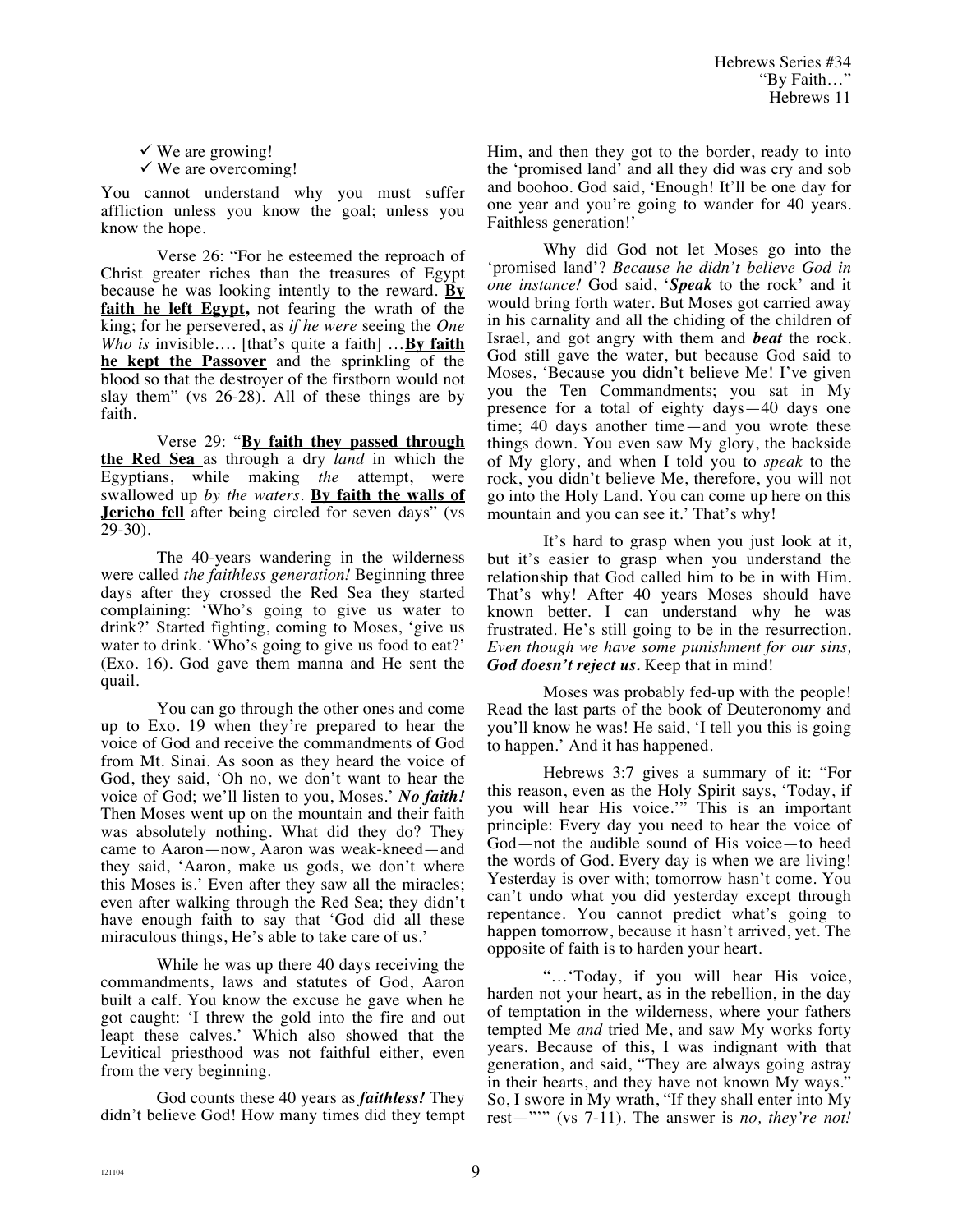Except Joshua and Caleb and those who were less than 20-years-old.

Verse 12—the lesson: "Beware, brethren, lest perhaps there be in any of you an evil heart of unbelief… [lack of faith] …in apostatizing from *the* living God." Apply that today:

- God has called us!
- God has given us His Spirit!<br>• God has given us His Word!
- God has given us His Word!
- God has given us peace!
- God has given us prosperity!

God has given us all of these fantastic blessings, and what excuse are we going to render to God IF we apostatize? We can't say, 'Well, God, I was on the rack of torture.' No one has been there yet in this generation. *NO!* Everything has been there. This is the most spoiled, pampered, prosperous, as well as degenerate and sinful generation that has been in a long, long time.

God calls us out of it, and if we apostatize back to the Roman religion #2, which is Protestantism—see the book *Primitive Christianity in Crisis* by Alan Knight—with all the things that God has done for us, we turn our back on God and go after the things of this world, this is what He's saying; this is how it applies to us today: *They have not known My ways!*

There have been a lot of people in the Church of God who were never converted. That's why God had to scatter it and destroy it. He'll take care of His own. He'll watch over them. But He has to get rid of the tares without destroying the wheat.

Verse 11: "So I swore in My wrath, "If they shall enter into My rest—"'…. [an open question, because it's not over until it's over] (Here's the warning): …Beware, brethren, lest perhaps there be in any of you an evil heart of unbelief, in apostatizing from *the* living God" (vs 11-12). He's giving these warnings in there because He knows what's going to happen.

Just like the sermon *The Coming Economic Tribulation*; what I gave in that sermon is nothing compared to what you can do if you go online and start looking up all these different areas concerning the collapse of the dollar and so forth. I gave you the mild! If you go online and look it up and pull it down, it's going to scare you to the bottom of your feet!

What I'm trying to do is the same thing that Paul is doing here: *prepare you for the tough times that are coming!* Maybe it's a year away; maybe it's two; three; five; seven, but they're going to come! This is what Paul is doing here. He's saying, 'Look! Tough times are going to come and don't leave God because of the tough times.'

"…in apostatizing from *the* living God. Rather, be encouraging one another each day, while it is called 'today,' so that none of you become hardened by *the* deceitfulness of sin" (vs 12-13). There we come full circle back.

Today we have so many avenues of sin getting into us it's unreal! We've got sin on every side of us! Sin is deceitful, because there can be some benefit from sin—temporarily! 'The pleasure of sin…' Yes, it can! Everyone looks at the lotto. A man won \$170-million. Everyone said, 'Oh, I wish that were me!' But you fail to realize that you extracted that money from millions of other people through their lust. Yes, Satan rewards us! He gives that which would be thought of as a great blessing right? Deceitfulness of sin, whatever it may be!

Verse 14: "For we are companions of Christ, **if** we truly hold the confidence *that we had* at the beginning steadfast until the end. As it is being said, 'Today, if you will hear His voice, do not harden your hearts, as in the rebellion'" (vs 14-15).

That's what happened with Moses. He temporarily one day hardened his heart when God said, 'Speak to the rock and bring forth water.' And that's why Moses was punished and not allowed to go into the land, because he didn't glorify God. He sinned before God, before the children of Israel. After 40 years, for him to do that after all this time, God said, 'All right, you're not going in!' *Deceitfulness of sin!*

Verse 16: "For some, after hearing, did rebel, but not all who came out of Egypt by Moses. But with whom was He indignant *for* forty years? *Was it* not with those who had sinned, whose dead bodies were strewn in the wilderness? And to whom did He swear *that they* would not enter into His rest, except to those who had disobeyed? So, we see that they were not able to enter in because of unbelief" (vs 16-19).

What we're talking about in Heb. 11 is faith! It's very interesting that in Hebrews 11:29: "**By faith they passed through the Red Sea**…."

We jump forward, v 30: "**By faith the walls of Jericho fell**…" By that time, and with Joshua, they were willing to obey God. Someone could have said, 'That's silly for God to tell us you walk around it once everyday and don't say a word. Then on the seventh day you go around it seven times? Then you expect us to shout and the walls are going to come